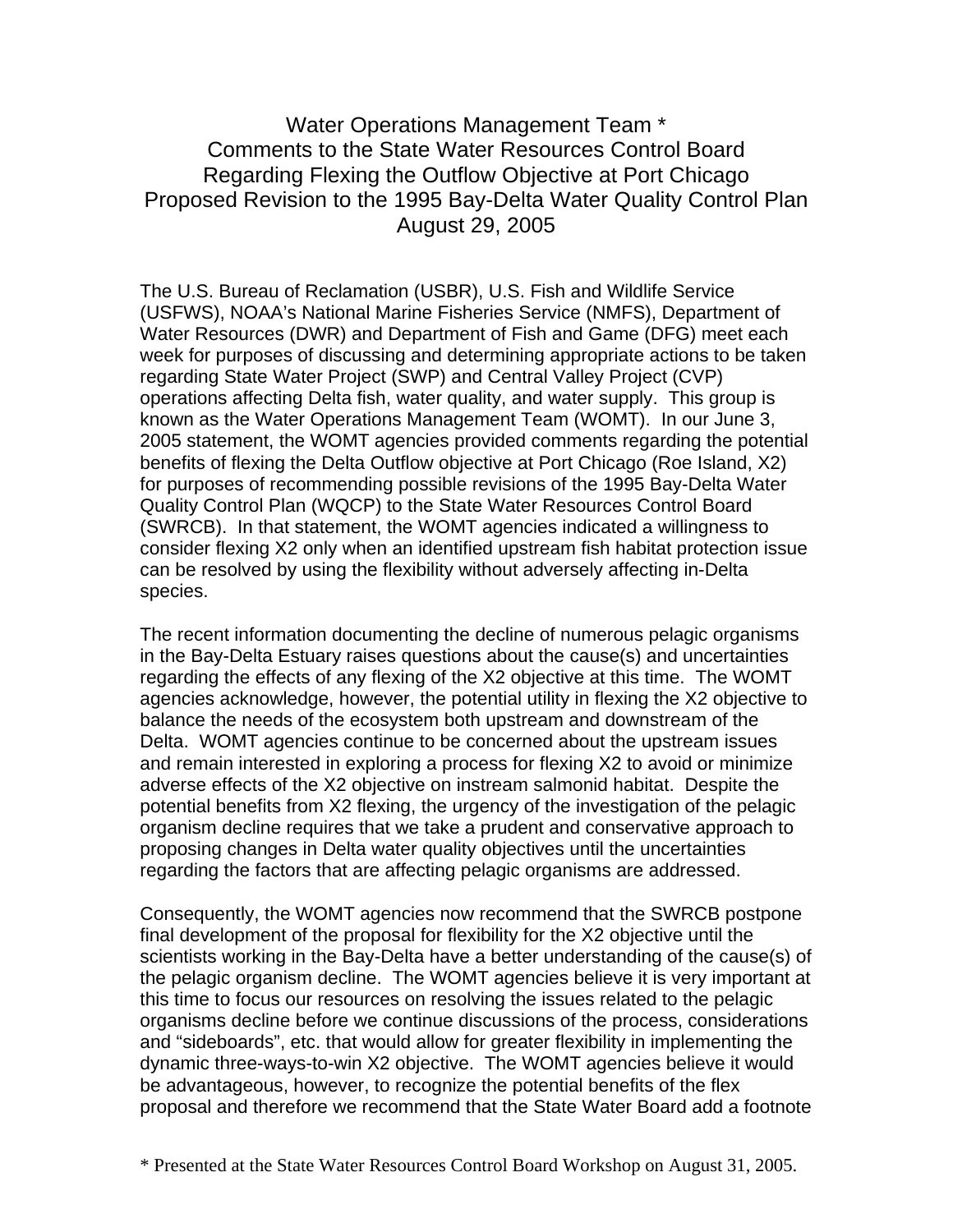to Table A of the WQCP, indicating the intent to further consider flex of X2 when a better understanding of the cause(s) of the fish decline emerges from the ongoing intensified Pelagic Organism Decline investigations and if the WOMT agencies conclude it is appropriate to again pursue the flex. In addition, the Program of Implementation should include language indicating when X2 flex might be considered. Recommended changes to the WQCP are:

- To Table A, add a footnote (e): "The WOMT agencies may propose to the SWRCB a method to allow flexible implementation of X2 at Port Chicago after the agencies, using the best available science, have a better understanding of the cause of the pelagic organism decline and find that such a flex would have no significant effect on the Delta ecosystem or organisms."
- To the Program of Implementation, Section B "Implementation Measures Requiring SWRCB Water Quality and Water Rights Authority and Multi-Agency Cooperation" add a new subsection 5 stating: "In 2005 the SWRCB held two workshops to hear information about flexing the X2 outflow objective at Port Chicago. Information was presented by several parties demonstrating the benefits of a process to allow flexing of X2 to benefit fish both upstream of the Delta and in the Delta. In January 2005 State and federal biologists identified and reported an unexpected decline of open-water fish species in the Sacramento-San Joaquin Delta. A draft whitepaper discussing the findings was distributed among Interagency Ecological Program agencies, and a study plan was developed to begin intensive data analysis and technical studies into the causes of the decline. Because of the uncertainty in the cause of the pelagic organism decline, the fish agencies (DFG, USFWS, and NMFS) and the project agencies (DWR and USBR) believe it is prudent to postpone implementing a procedure for flexing X2 until the fish agencies have a better understanding of the cause of the decline and pending a finding that flexing X2 would not adversely affect fish in the Delta. One option for flexing X2 is to modify the method of implementing the objective that would help avoid upstream fish impacts while maintaining the overall seasonal compliance with X2. Another option is to include a process whereby fish agencies and project agencies would propose a flex alternative to the Executive Director of the State Water Board that would provide benefits to upstream fishery without significantly impacting the Delta ecosystem. In the future, pending conclusions based on the best available science regarding the cause(s) of the Delta organism decline, the fish agencies and project agencies may propose that the SWRCB proceed with evaluating and implementing a flex proposal."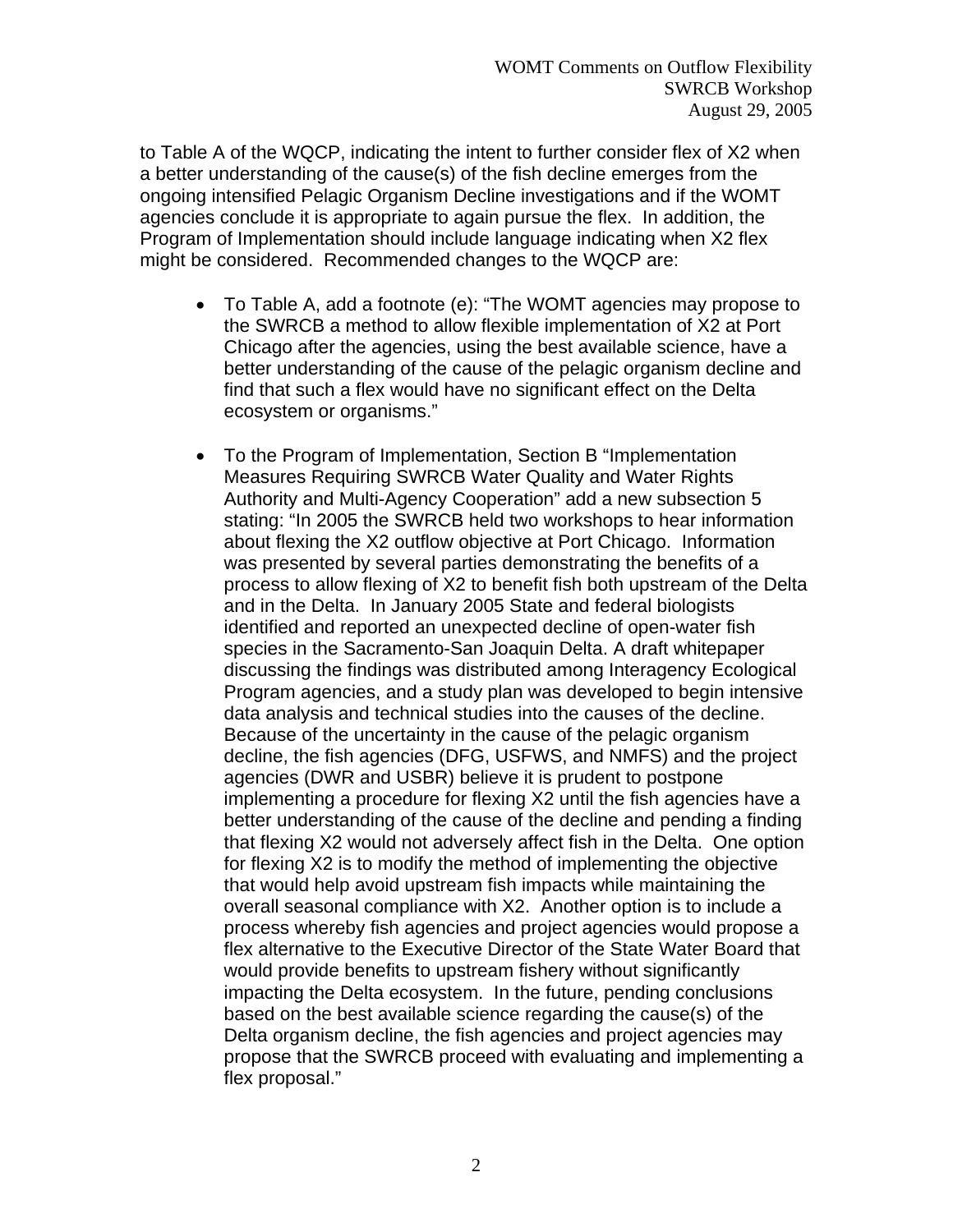The WOMT agencies have not responded to the specific questions listed in the Notice on the Workshop because the unknown cause(s) of the pelagic fish decline have resulted in an inability to answer the questions at this time. We believe the above proposed changes to the WQCP would provide recognition of the potential value of X2 flexing while indicating that action on flexing should not proceed until the cause of the pelagic organism decline is better understood.

Although the goal of the five agencies is to achieve consensus on decisions when considering proposals for flexing X2, the five agencies retain their authorized rights, roles and responsibilities, in their individual capacities, to seek changes to their respective water right permits, including the right to petition the SWRCB for a temporary urgency change.

Thank you for the opportunity to submit comments on the 1995 WQCP.